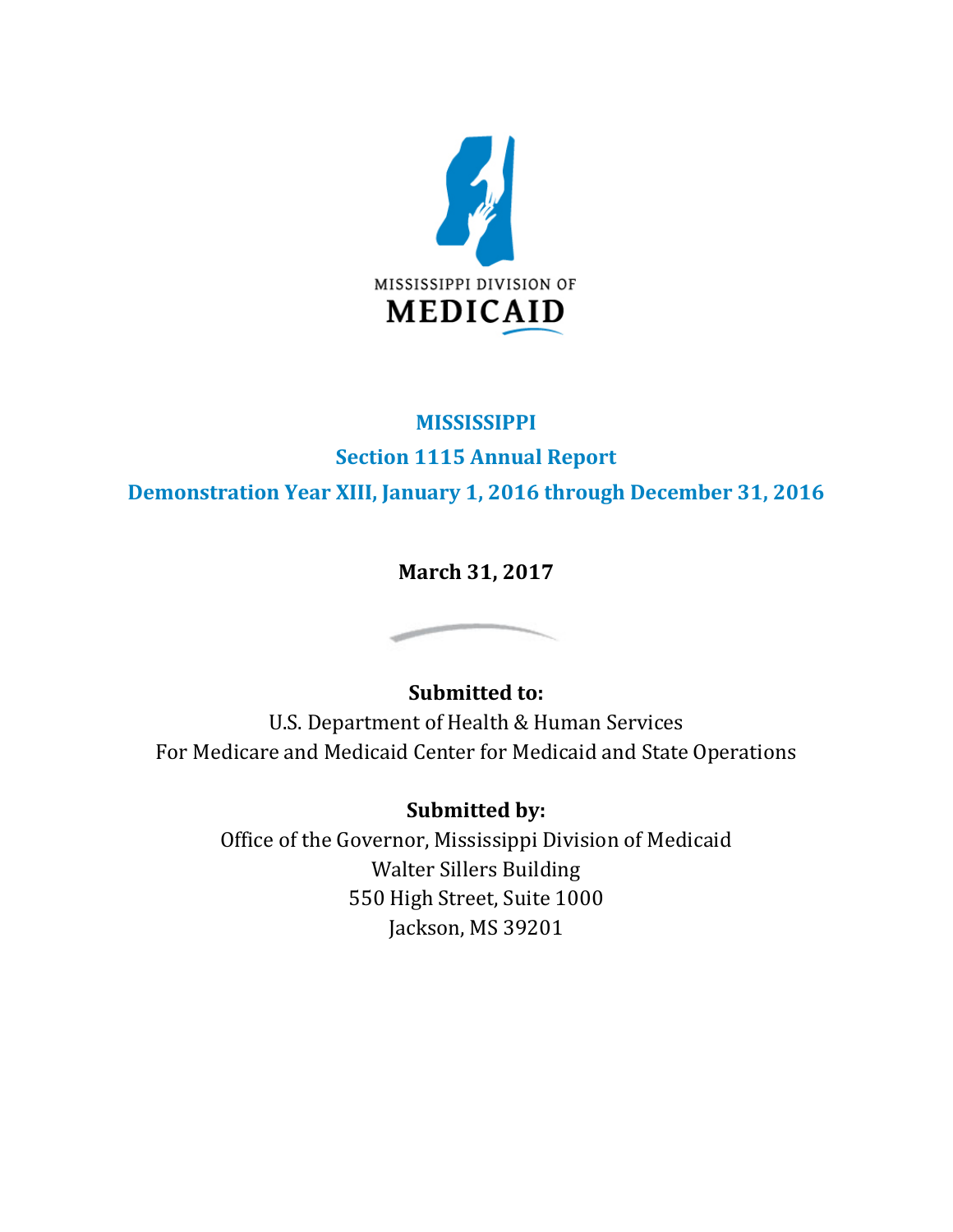# **Mississippi Family Planning Waiver Program §1115 Wavier No. 11-W-00157/7 Demonstration Year 13 Annual Report January 1, 2016 through December 31, 2016**

# **Table of Contents**

| Program Outreach Awareness and Notification: 10-11     |  |
|--------------------------------------------------------|--|
| Program Evaluation, Transition Plan and Monitoring: 11 |  |
|                                                        |  |
|                                                        |  |
| Number of Births to Demonstration Population: 14-15    |  |
|                                                        |  |
|                                                        |  |
|                                                        |  |
|                                                        |  |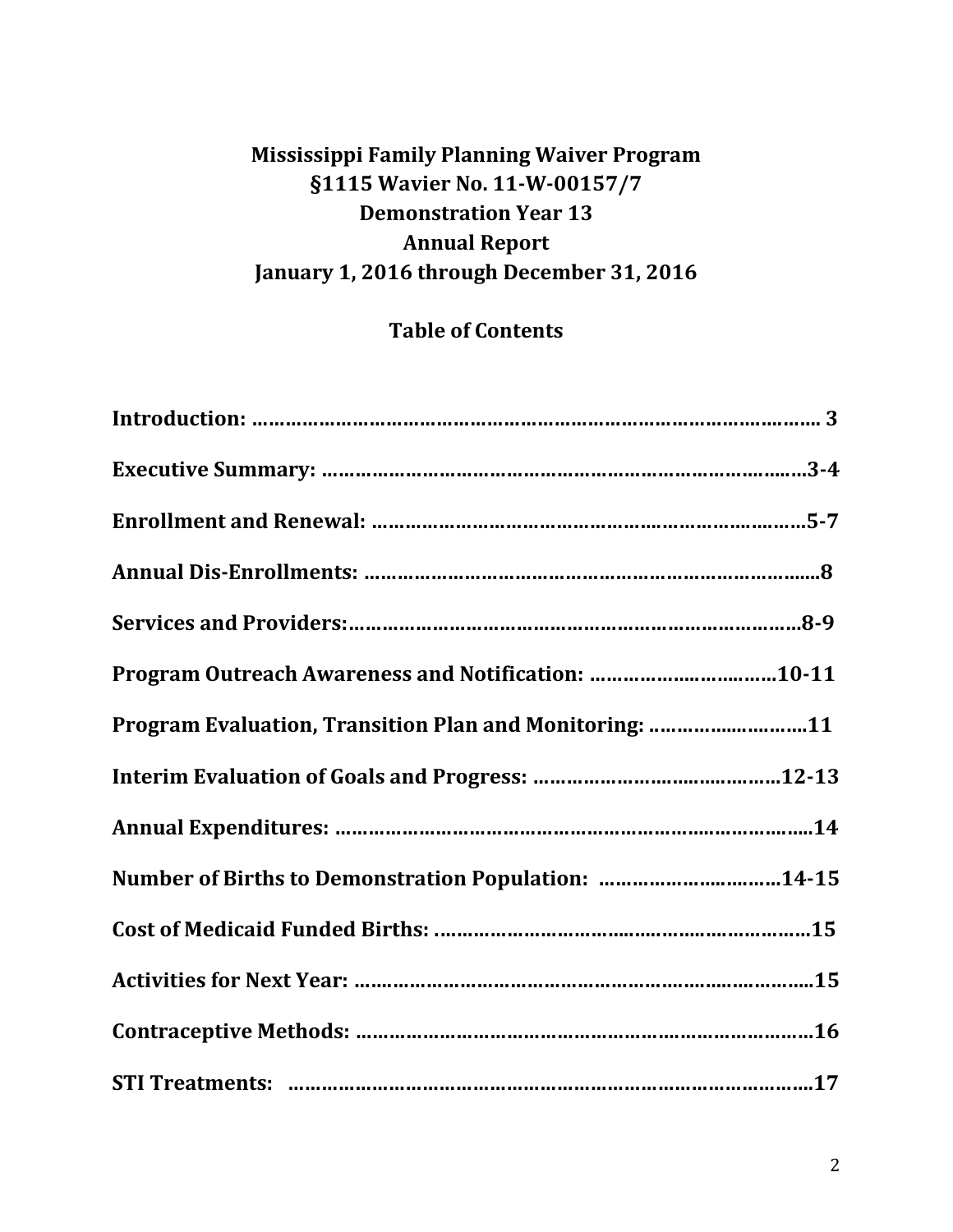## **INTRODUCTION**

The Mississippi Division of Medicaid (DOM) began implementation of the Family Planning Waiver (FPW) Demonstration Program, Section 1115(a), on October 1, 2003. This program was initially approved by the Centers for Medicare & Medicaid Services (CMS) for a five (5) year period. A three (3) year extension of the FPW was approved from October 30, 2008, through September 30, 2011. The FPW demonstration operated under temporary extensions through December 31, 2014. Currently, the demonstration's special terms and conditions (STCs) are approved from January 1, 2015, through December 31, 2017.

## **EXECUTIVE SUMMARY**

#### *Demonstration Population*

The FPW demonstration allow Mississippi to provide family planning and family planningrelated services to women who are losing Medicaid pregnancy coverage at the expiration of the 60 day postpartum period and men and women, ages 13 through 44, who have family incomes at or below 194 percent of the federal poverty level (FPL) (post modified adjusted gross income (MAGI) conversion), and who are not otherwise enrolled in Medicaid, the Children's Health Insurance Plan (CHIP), or any other health insurance plan that provides coverage of family planning services.

### *Goals of Demonstration*

Under this demonstration, DOM expects to promote the objectives of Title XIX by:

- Increasing access to and use of family planning and family planning related services by the targeted population (women and men);
- Improving access to and use of Medicaid family planning services by women who have received a Medicaid pregnancy related services;
- Improving birth outcomes and the health of women by increasing the child spacing interval among women in the targeted population;
- Decreasing the number of Medicaid paid deliveries, which will reduce annual expenditures for prenatal, delivery, newborn and infant care;
- Reducing the number of unintended and unwanted pregnancies among women eligible for Medicaid;
- Reducing teen pregnancy by reducing the number of repeat teen births; and,
- Increasing the overall savings attributable to providing family planning services by covering women for one (1) year postpartum.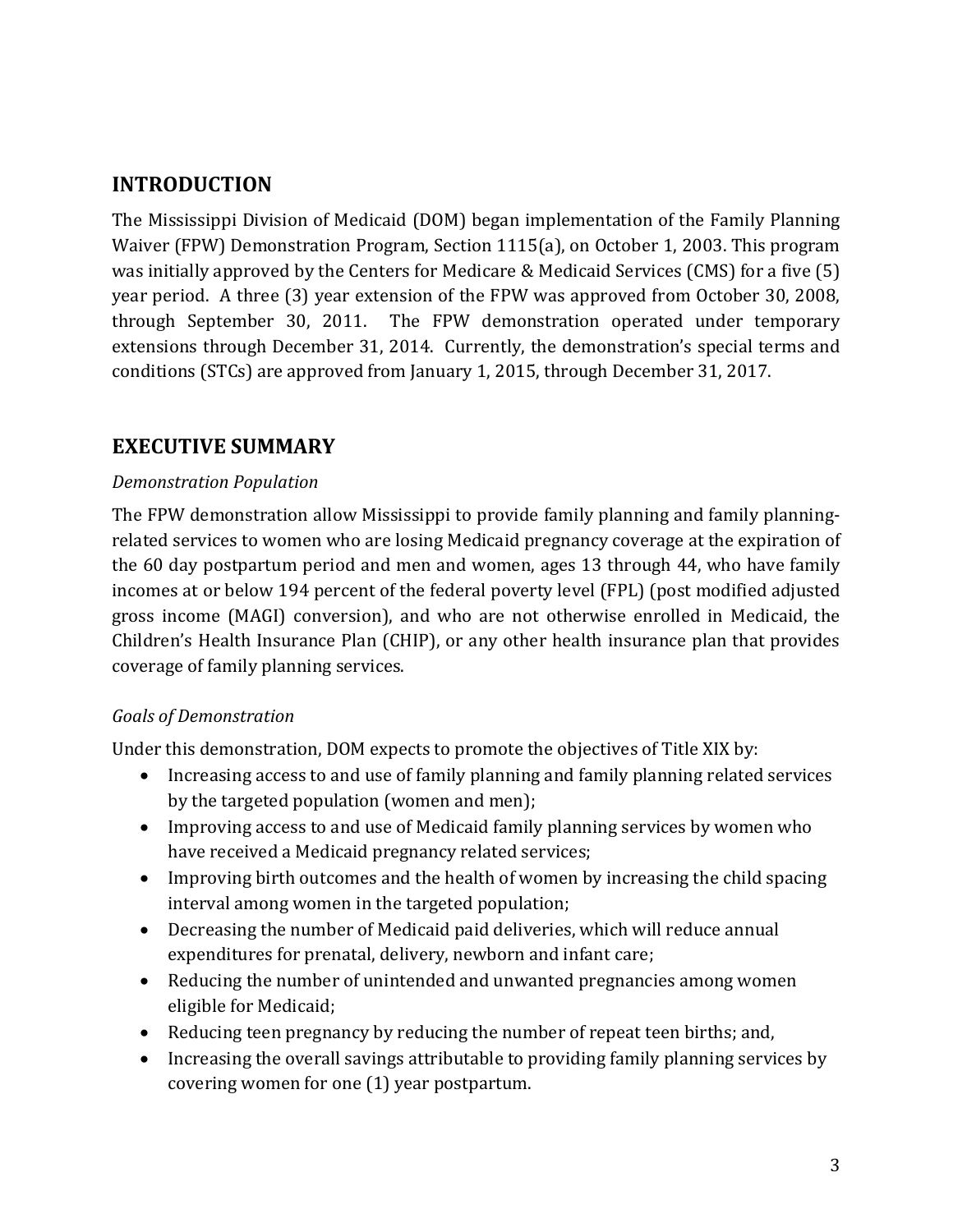### *Program Highlights*

The demonstration project covers approved preventive services that are routinely provided in a family planning setting and treatment of major complications arising from a family planning procedure.

Family planning services and supplies provided to beneficiaries include:

- Four  $(4)$  visits related to family planning services;
- Approved methods of contraceptives;
- Laboratory test (Pap smear, screening test for sexually transmitted infections (STI)/sexually transmitted diseases (STD), blood counts and pregnancy tests. Additional screenings and/or tests may be performed depending on the methods or contraception desired and the protocol established by the clinic program or provider);
- Medications to treat STIs/STDs (except for Human immunodeficiency virus infection/acquired immune deficiency syndrome (HIV/AIDS) and hepatitis), vaginal infections/disorders, other lower genital tract and genital skin infections/disorders, and urinary tract infections when prescribed by a health care provider who meets the states' provider enrollment requirements (subject to the national drug rebate program requirements);
- **Procedures related to family planning, such as vasectomies; tubal ligations and** colposcopies; and
- Supplies or devices related to family planning.

| <b>Demonstration</b><br>Year | <b>Begin Date</b> | <b>End Date</b>   | <b>Annual Report Due Date</b><br>[90 days following end of<br>Annual date) |
|------------------------------|-------------------|-------------------|----------------------------------------------------------------------------|
| <b>DY 13</b>                 | January 1, 2016   | December 31, 2016 | March 31, 2017                                                             |
| <b>DY 14</b>                 | January 1, 2017   | December 31, 2017 | March 30, 2018                                                             |

### *Table 1: Annual Year Dates*

#### *Significant Program Changes From Previous Demonstration Years*

There have been no significant program changes from the previous demonstration year to report during demonstration year (DY) thirteen (13).

### *Policy Issues and Challenges*

There have been no policy issues or challenges reported during DY 13.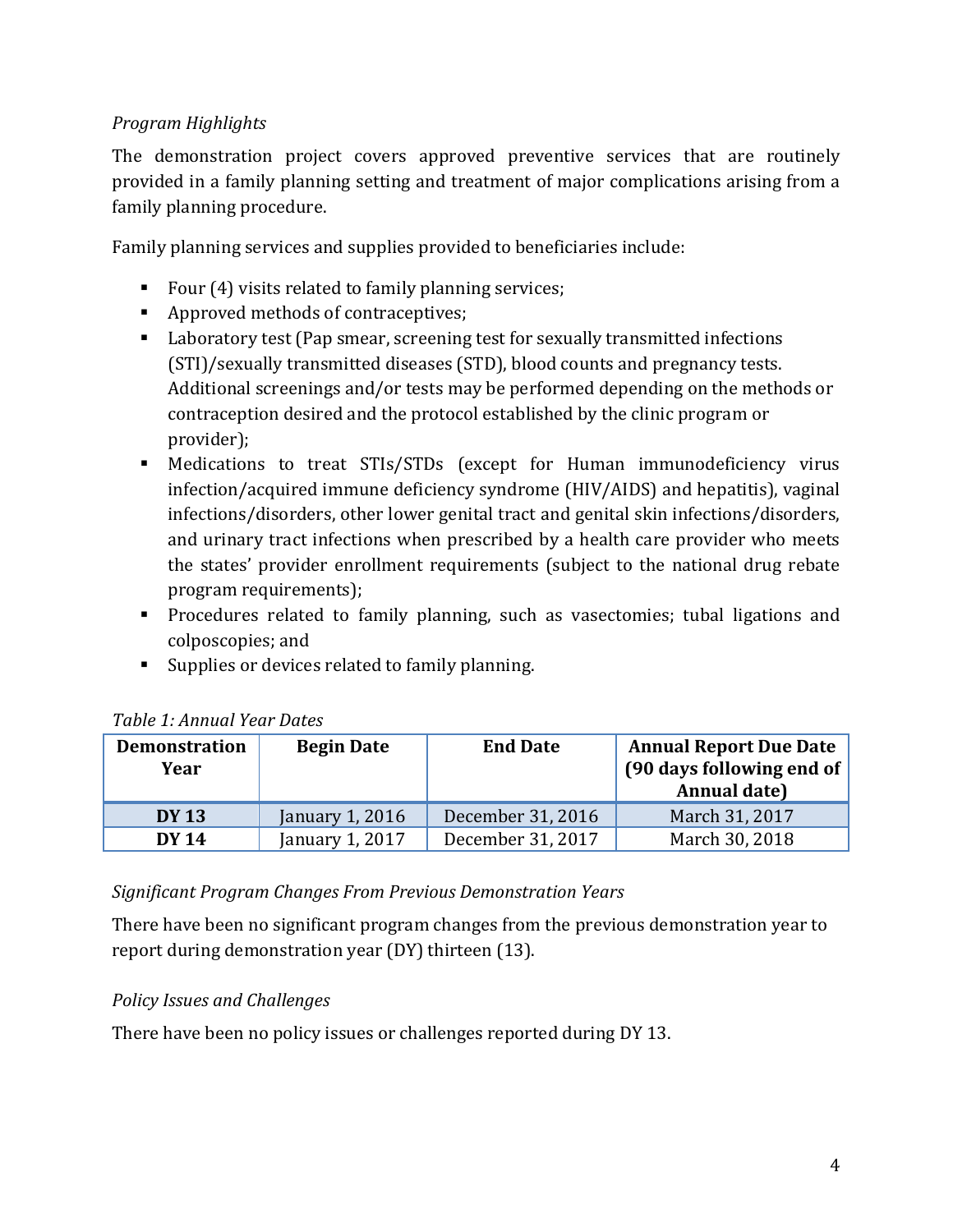## **ENROLLMENT/RENEWAL**

This demonstration has three eligible populations, as described in the Special Terms & Conditions (STCs):

- *Population 1:* Women losing Medicaid pregnancy coverage at the expiration of the 60-day postpartum period.
- *Population 2:* Women who have a family income at or below 194 percent of the FPL (post MAGI conversion) who are capable of reproducing.

*Population 3:* Men who have a family income at or below 194 percent of the FPL (post MAGI conversion) who are capable of reproducing.

The table and graph below depicts enrollee, participants and member monthly data for each of the three (3) population groups for DY12 and DY 13.

| <b>Demonstration Year 12</b><br>(January 1, 2015-December 31, 2015) |              |                              |                                     |                                          |  |
|---------------------------------------------------------------------|--------------|------------------------------|-------------------------------------|------------------------------------------|--|
|                                                                     | Population 1 | Population 2                 | Population 3                        | <b>Total Demonstration</b><br>Population |  |
| # of Total<br>Enrollees                                             | 23,930       | 18,512                       | 433                                 | 42,875                                   |  |
| # of Participants                                                   | 17,821       | 13,317                       | 83                                  | 31,221                                   |  |
| # of Member<br>Months                                               | 130,501      | 108,216                      | 2,183                               | 240,900                                  |  |
|                                                                     |              | <b>Demonstration Year 13</b> | (January 1, 2016-December 31, 2016) |                                          |  |
|                                                                     | Population 1 | Population 2                 | Population 3                        | <b>Total Demonstration</b><br>Population |  |
| # of Total<br>47,104<br>23,296<br>22,187<br>1,621<br>Enrollees      |              |                              |                                     |                                          |  |
| # of Participants                                                   | 17,549       | 16,149                       | 561                                 | 34,259                                   |  |
| # of Member<br>Months                                               | 129,268      | 132,659                      | 9,693                               | 271,620                                  |  |

*Table 2: FPW Annual Enrollment* 

*Online Report: RB705 Family Planning Annual Enrollment Report* 

In comparing demonstration year 12 to demonstration year 13, there was a decrease in the number of enrollees by two and six tenths percent (-2.6%) and number of participants by one and five tenths percent (-1.5%) for Population 1, however in Population 2 enrollment and participation increased by nineteen and nine tenths percent (19.9%) and twenty-one and three tenths percent (21.3%), and Population 3 enrollment and participation increased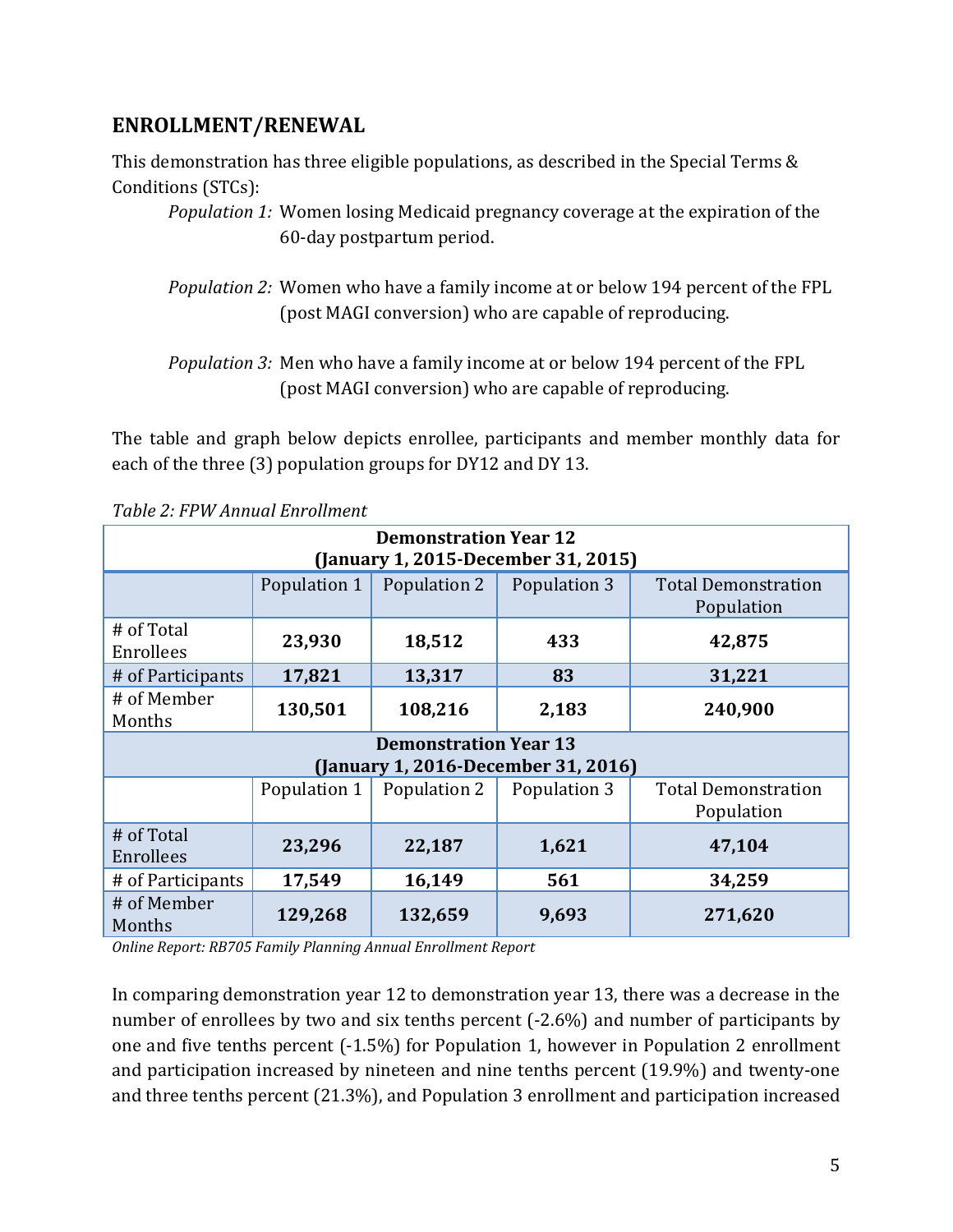by two hundred seventy-four and four tenths percent (274.4%) and, five hundred seventyfive and nine tenths percent (575.9%) respectively. The average participation rate for all populations in DY 13 was seventy-two and seven tenths percent (72.7%), a slight decrease of one tenth percent (-0.1%) compared to DY 12 at seventy-two and eight tenths percent (72.8%).



*Graph 1: FPW Annual Enrollment by Population*

*Online Report: RB705 Family Planning Annual Enrollment Report Graph 2: FPW Annual Enrollment by Race/Ethnicity*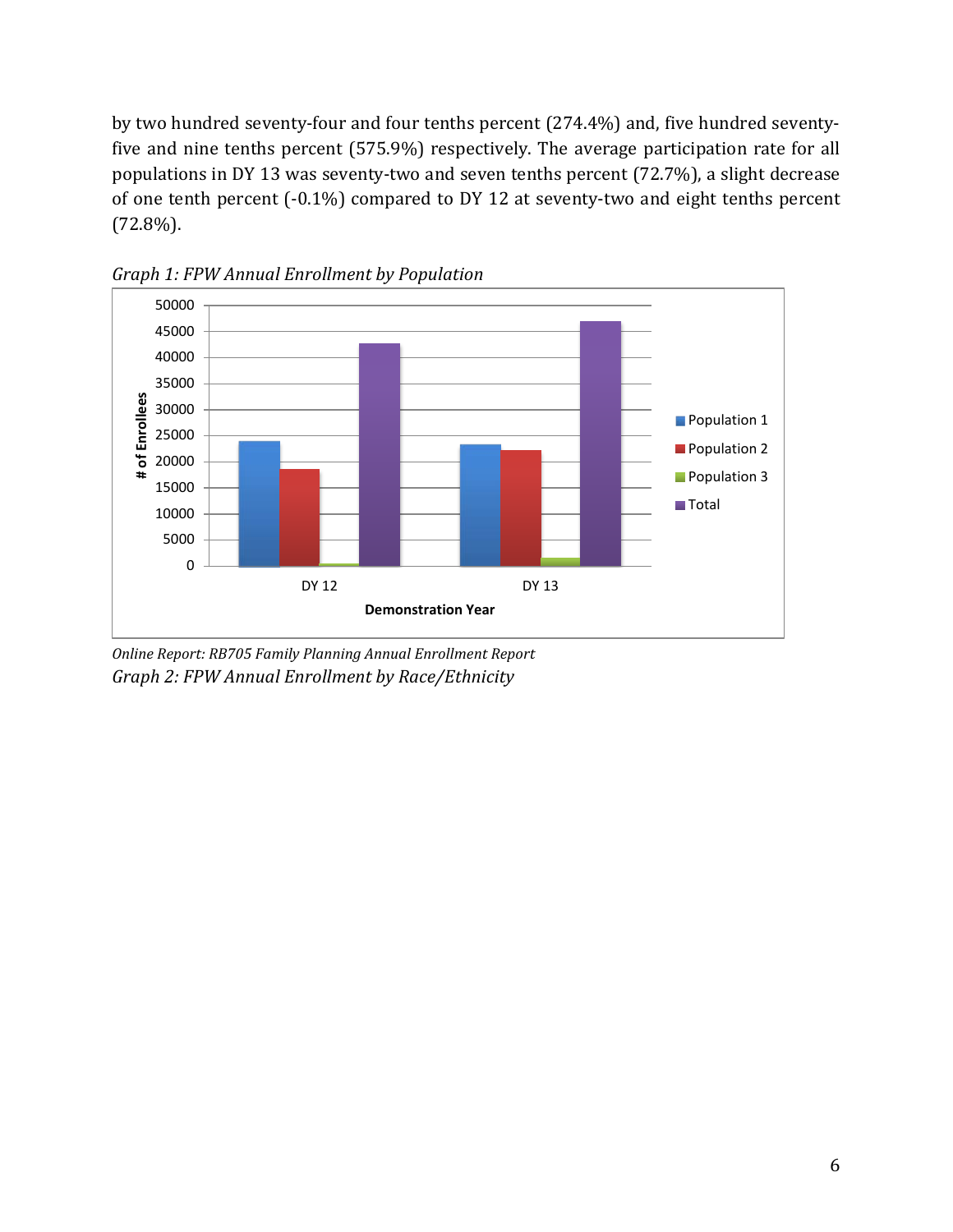

*Table 3: Annual Count of FPW Enrollees by Race/Ethnicity* 

|              | Race/<br>Ethnicity | African<br>American<br>Black | Caucasian<br>White   | Hispanic         | Asian/<br>Asian<br>American | Native<br>American/Alaska<br>Native/<br>Native<br>Hawaiian/Pacific<br>Island | 0ther<br>Races/<br>Ethnicity | Total  |
|--------------|--------------------|------------------------------|----------------------|------------------|-----------------------------|------------------------------------------------------------------------------|------------------------------|--------|
| <b>DY 12</b> | Enrolled           | 23, 353<br>$(58.8\%)$        | 14,863<br>$(37.4\%)$ | 457<br>$(1.2\%)$ | 230<br>$(0.6\%)$            | 248<br>$(0.6\%)$                                                             | 584<br>$(1.5\%)$             | 39,735 |
| <b>DY 13</b> | Enrolled           | 27,243<br>$(61.6\%)$         | 15,186<br>$(34.3\%)$ | 462<br>$(1.0\%)$ | 206<br>$(0.5\%)$            | 222<br>$(0.5\%)$                                                             | 936<br>$(2.1\%)$             | 44,255 |

*Table 4: Percent Participants who Received FPW Services by Race/Ethnicity* 

|              | Race/<br>Ethnicity | African<br>American<br>Black | Caucasian<br>White  | Hispanic         | Asian/<br>Asian<br>America<br>n | Native<br>American/Alaska<br>Native/<br>Native<br>Hawaiian/Pacific<br>Island | Other<br>Races/<br>Ethnicity | Total  |
|--------------|--------------------|------------------------------|---------------------|------------------|---------------------------------|------------------------------------------------------------------------------|------------------------------|--------|
| <b>DY 12</b> | Participants       | 13,086<br>$(60.7\%)$         | 7,860<br>$(36.4\%)$ | 208<br>$(1.0\%)$ | 61<br>$(0.3\%)$                 | 113<br>$(0.5\%)$                                                             | 245<br>$(1.1\%)$             | 21,573 |
| <b>DY 13</b> | Participants       | 18,188<br>$(64.5\%)$         | 9,059<br>$(32.1\%)$ | 270<br>$(1.0\%)$ | 91<br>$(0.3\%)$                 | 94<br>$(0.3\%)$                                                              | 511<br>$(1.8\%)$             | 28,213 |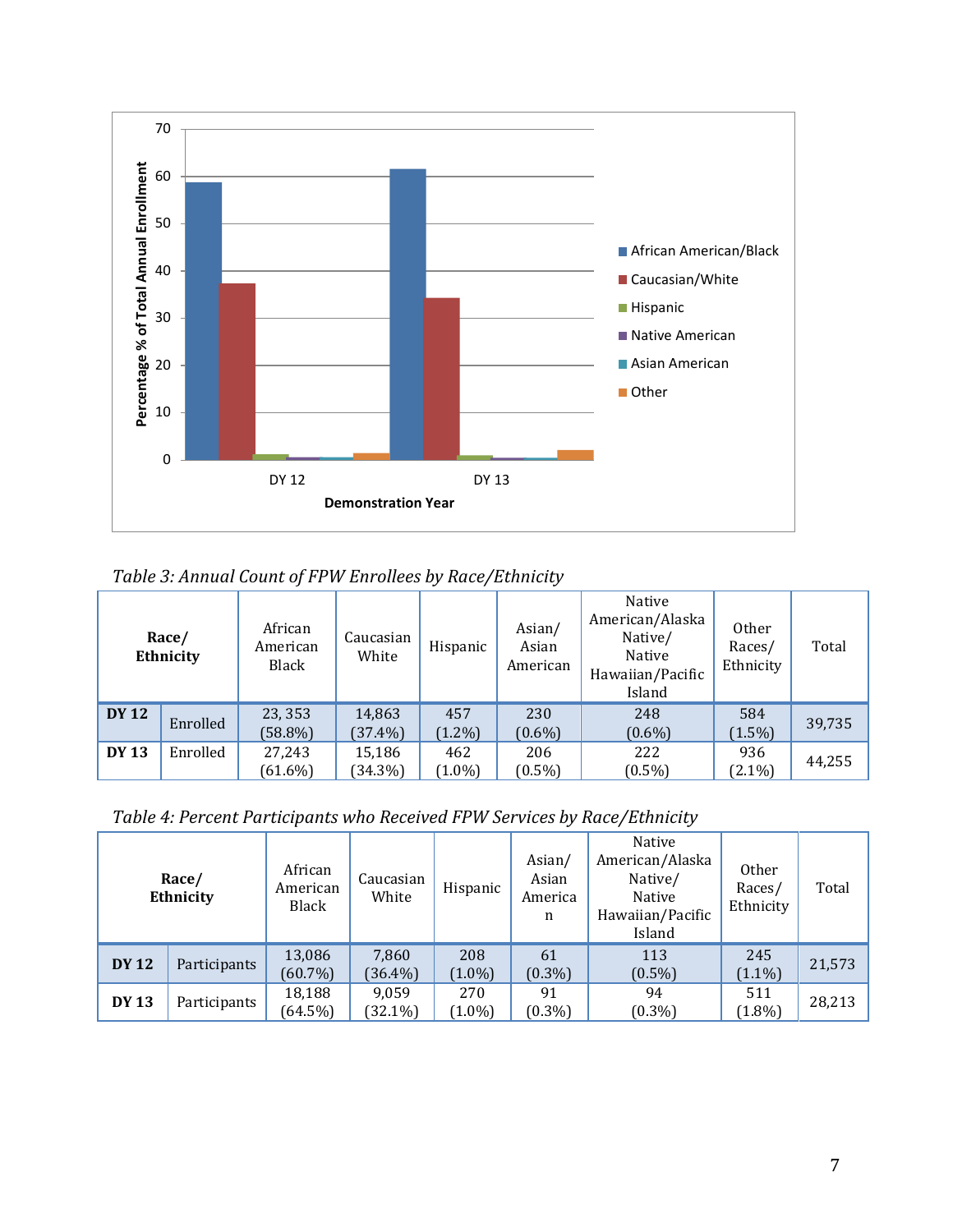## **ANNUAL DISENROLLMENTS**



*Graph 3: FPW Annual Disenrollment for Current Demonstration Year 13* 

During DY 13, four thousand seventy-two (4,072) FPW enrollees were disenrolled. The four (4) top reasons for disenrollment were attributed to pregnancy, fifty-nine and five tenths percent (59.5%), verification not received, fourteen and four tenths percent (14.4%), sterilization, nine and two tenths percent (9.2%), and application requirement not met, seven and eight tenths percent (7.8%). Disenrollments for DY 13 (4,072) decreased by twenty-four and seven tenths percent (24.7%) when compared to DY12 at five thousand

*FPW Demonstration Survey Reports*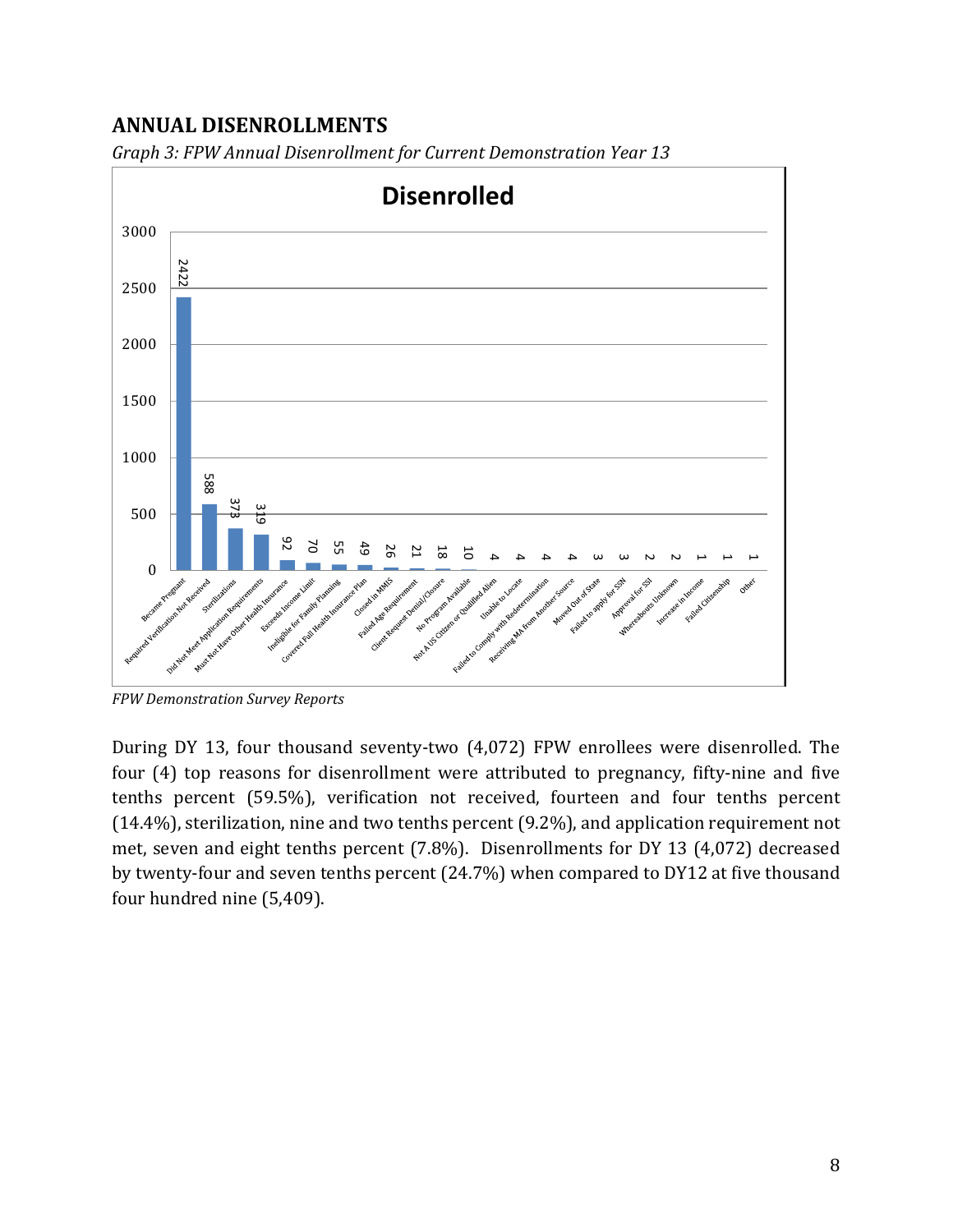## **SERVICES and PROVIDERS**

### *Service Utilization*

The table below depicts service utilization of family planning and family planning related services and supply utilization among beneficiaries enrolled in DY 13.

| Distinct Count Enrolled | Distinct Services Count |
|-------------------------|-------------------------|
| 41                      | 28                      |
| 5,747                   | 3,035                   |
| 18,320                  | 12,346                  |
| 11,187                  | 7,298                   |
| 5,538                   | 3,491                   |
| 2,493                   | 1,619                   |
| 946                     | 653                     |
|                         |                         |

*Table 5: FPW Service Utilization of Females and Males by Age DY 13*



*Graph 4: Demonstration Enrollees and Participants* 

### *Provider Participation*

There were four hundred fifty-nine (459) unique providers that submitted claims for family planning and family planning related services under the FPW in demonstration year 13.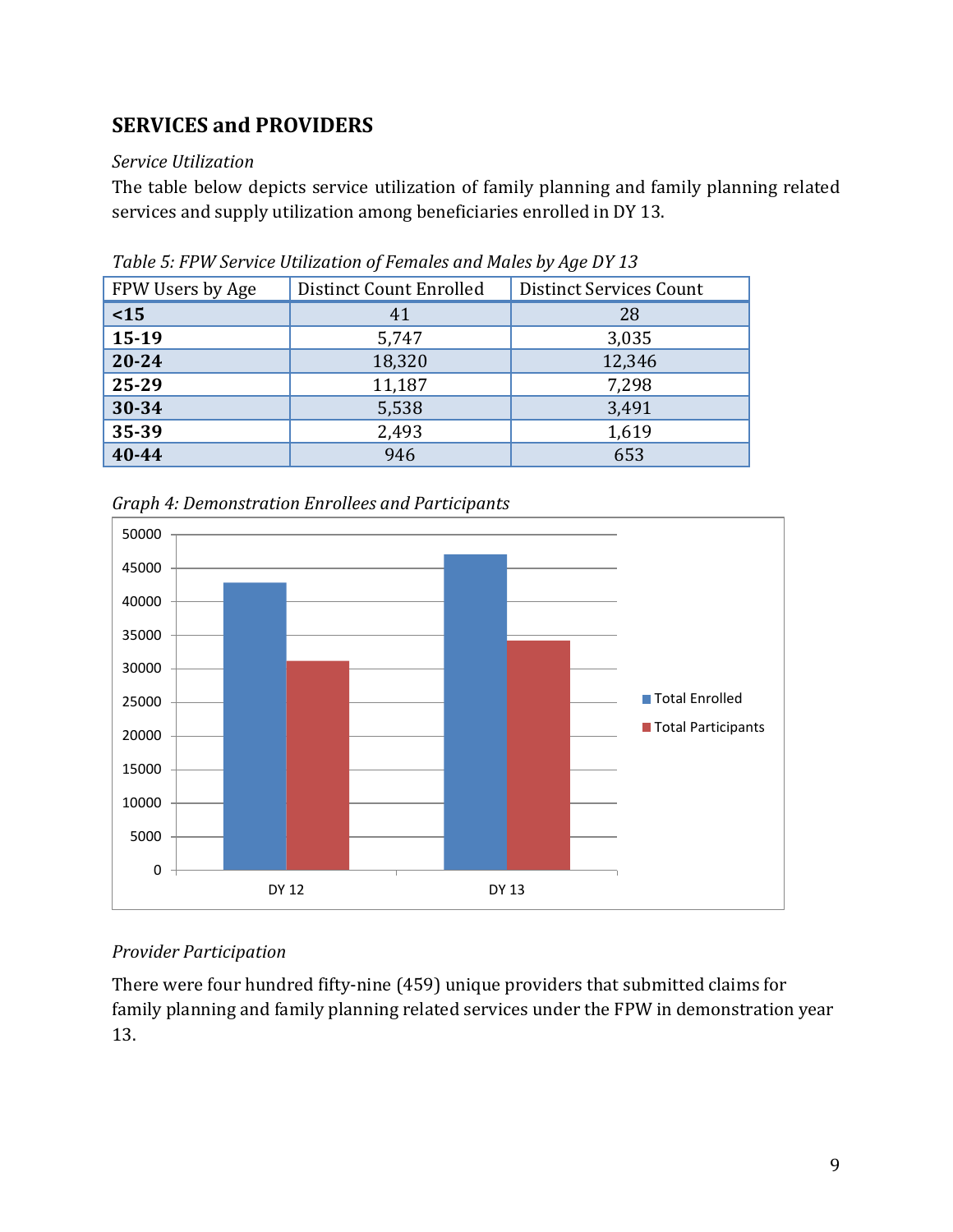## **PROGRAM OUTREACH AWARENESS AND NOTIFICATION**

#### *General Outreach and Awareness*

DOM coordinates outreach and education activities with the MS State Department of Health (MSDH) to improve family planning participation. DOM provider and beneficiary relation staff used various education activities to increase awareness of family planning services among hard-to-reach populations. Along with, continuous on-going efforts to integrate preconception health messages into the various outreach activities such as community health forums, health fairs, and member workshops.

### *Target Outreach Campaign(s)*

During DY 13, DOM Provider and Beneficiary Relation Outreach team attended one hundred seventy-three (173) events in various settings and provided FPW education and outreach information to twenty thousand three hundred sixty-three (20,363) Medicaid beneficiaries and providers.

During DY 13, MSDH developed and distributed twenty thousand (20,000) brochures and three hundred thirty-five (335) posters statewide to clients, potential clients, and other interested stake holders during more than fifty (50) educational sessions. The brochures and posters included information on male focused services. Males are also being targeted through partnerships with Mississippi First, Families First of MS, and MSDH Comprehensive Reproductive Health Program (CRHP) and STD/HIV/AIDs programs.

The CRHP, staff provided family planning services to both males and females which included a physical exam, with a medical history, Pap test, clinical breast exam, height, weight, blood pressure, family planning counseling and education on all contraceptive methods, abstinence and natural family planning. CHRP also offers pre-conception and inter-conception counseling to help individuals plan their pregnancy and care coordination for high-risk clients.

There have been eighteen (18) educational sessions conducted by MSDH Central Office for field staff on Quality Family Planning Practice (QFP), STD Services in the Family Planning Setting-Assessment, Counseling and Education on HIV testing and services in the family planning setting. Condoms are given out in every Public Health District. Anyone may obtain condoms by visiting their local health departments. Pre-Exposure Prophylaxis (PrEP) is a new HIV prevention method in which preventive medication is taken daily by those who are at high risk of HIV and do not have HIV in order to reduce the risk of infection. When used consistently, PrEP has been shown to be effective in sexually-active men and women. The STD HIV/AIDS program targets men who have sex with other men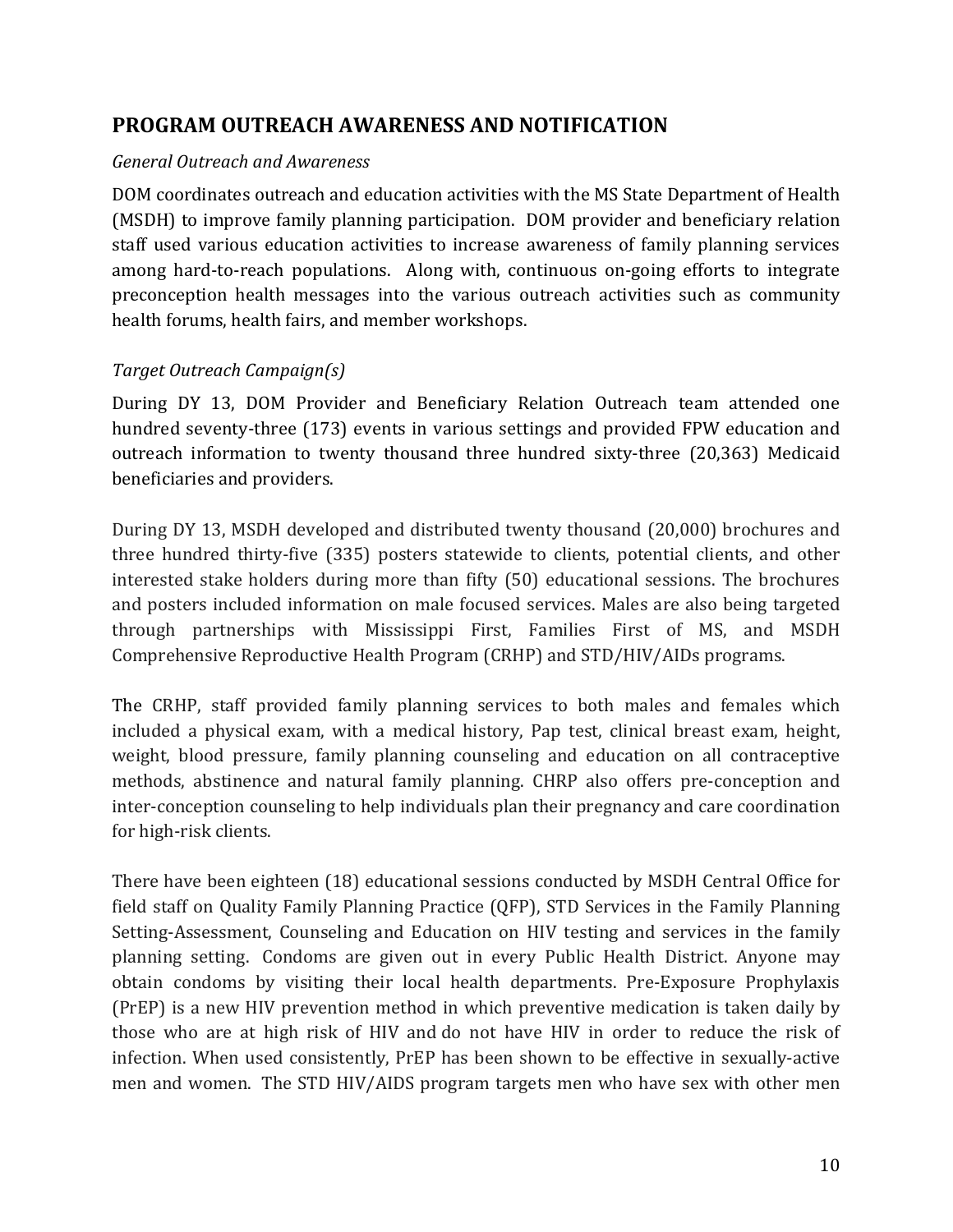(MSM) initiatives on a continuous basis through increased screenings and other laboratory testing due to the increase in Mississippi's STD rates.

## **PROGRAM EVALUATION, TRANSITION PLAN AND MONITORING**

### *DOM State Quality Assurance Monitoring*

The Office of Medical Services within DOM is responsible for the evaluation of providers providing family planning and family planning related services to FPW participants. Desk audits are performed by registered nurses. The audits ensure Medicaid providers are only reimbursed for family planning and family planning related services, FPW participants are receiving appropriate medical care and appropriately referred for primary care services that are not family planning related. The audits also ensure required documentation is maintained in the medical records as outline in the Mississippi Administrative Code Title 23, Part 221, Rule 1.6. Providers selected for an audit are determined through a random selection process.

During DY 13, there were one hundred sixty-eight (168) medical providers audited and three thousand five hundred (3,500) records reviewed. Medical documentation and quality assurance issues that may require a written plan of correction and/or follow-up audit include, but are not limited to:

- Health education,
- Primary care referral,
- Labs, and/or
- Contraceptive choices.

At the conclusion of the audit, the Medicaid Program Nurse conducts a phone interview with appropriate staff to discuss the findings of the audit and mails a follow-up letter with the audit results to the provider within twenty-one (21) days of the completion date of the audit.

Providers must submit a plan of correction following the desk audit if the audit results are less than ninety-eight percent (98%). Providers with a score less than ninety-five percent (95%) are required to submit a written plan of correction and receive a six (6) month follow-up review.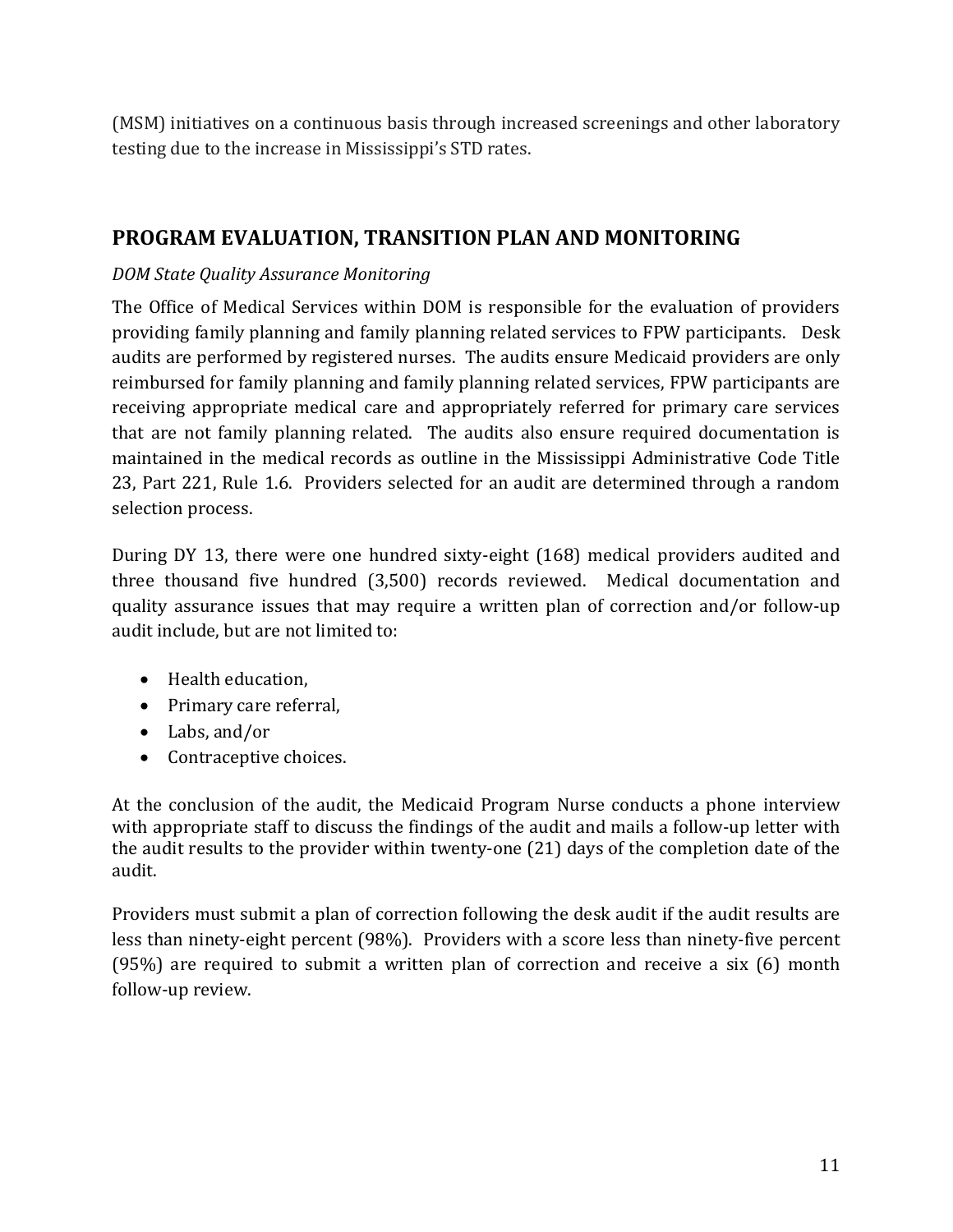## **INTERMIM EVALUATION OF GOALS AND PROGRESS**

**Goal** 1: Improve the access to and use of Medicaid family planning and family related services by female participants who received a Medicaid pregnancy-related service.

### **Progress Update:**

During DY 13, approximately seventy-five and three tenths percent (75.3%) of women no longer eligible for Medicaid coverage after the sixty (60) day postpartum period utilized at least one (1) family planning and family planning related service to space and time future pregnancies and prevent unintended pregnancy.

**Goal 2**: Reduce the proportion of pregnancies conceived within eighteen (18) months of a previous birth.

### **Progress Update:**

During DY 13, the number of FPW women conceiving a pregnancy within eighteen (18) months of a previous birth declined by seventy-one and one tenth percent (71.1%) resulting in two hundred fifty-four (254) births compared to eight hundred ninety-seven (897) births DY 12.

**Goal 3:** Increase the proportion of females and males enrolled in the FPW who utilize family planning and family planning related services.

### **Progress Update:**

During DY 13, the proportion of females and males who utilized family planning and family planning related services increased nine and seven tenths percent (9.7%) compared to DY 12. There were forty seven thousand one hundred four (47,104) females and males enrolled FPW program in DY 13 compared to forty two thousand eight hundred seventy – five (42,875) in DY 12. There were thirty-four thousand two hundred and fifty-nine (34,259) participants in DY 13 compared to thirty-one thousand two hundred twenty-one (31,221) in DY 12, which is an increase of four thousand two hundred twenty-nine (4,229) enrollees and three thousand thirty-eight (3,038) participants.

**Goal 4:** Reduce the number of unintended pregnancies among females enrolled in the FPW.

### **Progress Update:**

Throughout DY 13, FPW beneficiaries who moved between categories of eligibility (COE) 029 (FPW) to COE 088 (pregnant women) increased by ten and four tenths percent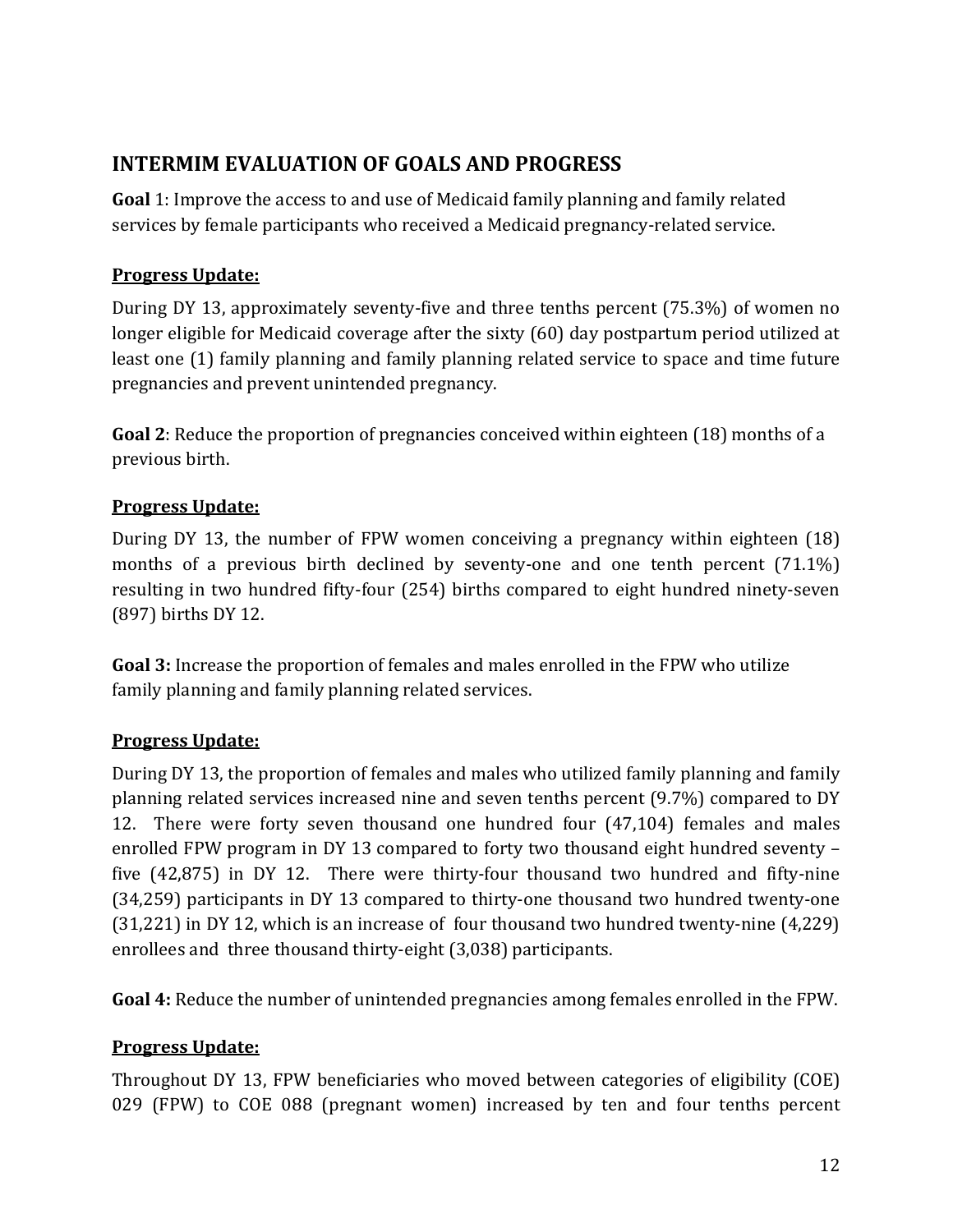(10.4%) when compared to DY 12. This increase in pregnancies accounts for those participants conceiving within eighteen months of a previous pregnancy. Twenty-five and nine tenths percent (25.9%) of women enrolled in populations one (1) and two (2) did not participate in the FPW program putting them at risk for an unplanned and unintended pregnancy in DY 13.

**Goal 5:** Reduce the number of repeat births of females ages 13-19.

### **Progress Update:**

The number of repeat births among FPW females 13-19 years increased by ninety-three and one tenth percent (93.1%) resulting in one hundred thirty-nine (139) births in DY 13, compared to seventy-two (72) births in DY 12.

**Goal 6:** Decrease the number of Medicaid paid deliveries to reduce annual expenditures for prenatal, delivery, newborn and infant care.

## **Progress Update:**

During DY 13, the cost of Medicaid paid deliveries increased by forty and eight tenths percent (40.8%), an increase of \$116,416,160.06 in Medicaid annual expenditures related to prenatal, delivery, newborn and infant care. The average cost per paid delivery increased by eight and nine tenths percent (8.9%) or \$955.39 in which 7,770 babies born to the Medicaid population of which (28.9%) or 2,244 were to FPW beneficiaries.

**Goal 7:** Evaluate the overall savings in Medicaid spending attributable to providing family planning and family planning related services to females for one (1) year postpartum.

### **Progress Update:**

Throughout DY 13, the number of women automatically enrolled in the FPW who were no longer eligible for Medicaid coverage after the sixty (60) days postpartum period declined by two and six tenths percent (2.6%), thus decreasing expenditures attributed to providing family planning and family planning related services to females for one (1) year postpartum by \$299,620, while the costs for per member per month (PMPM) also decreased by eleven and six tenths percent (11.6%) compared to DY 12 (refer to table 7).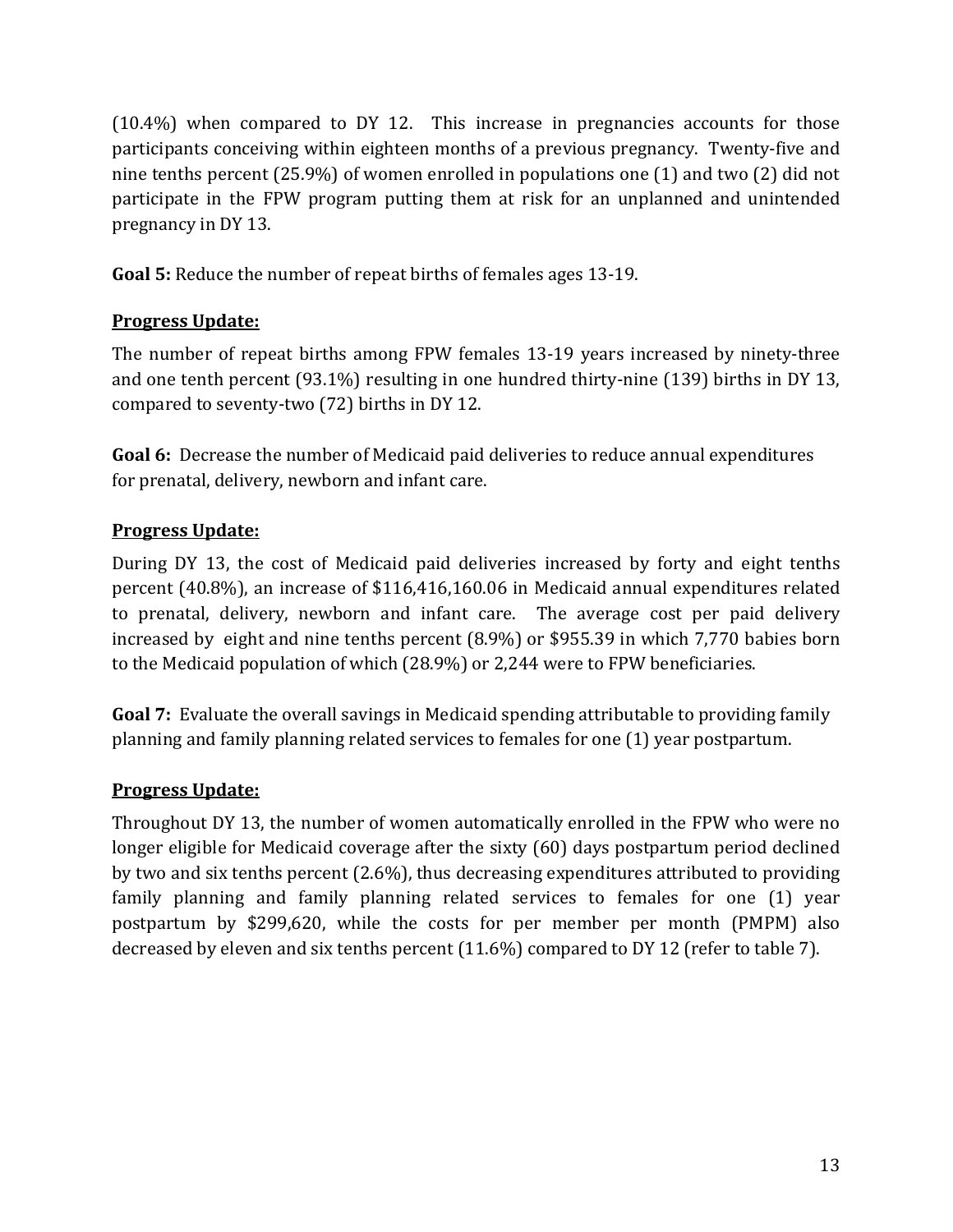## **ANNUAL EXPENDITURES**

|                          | <b>Service Expenditures</b><br>as reported<br>on the CMS-64 |                  | Administrative<br><b>Expenditures</b><br>as reported<br>on the CMS-64 |                  | <b>Expenditures</b><br>as requested<br>on the CMS- | <b>Total</b><br><b>Expenditures</b><br>as reported<br>on the CMS- |
|--------------------------|-------------------------------------------------------------|------------------|-----------------------------------------------------------------------|------------------|----------------------------------------------------|-------------------------------------------------------------------|
|                          | Total<br>Computable                                         | Federal<br>Share | Total<br>Computable                                                   | Federal<br>Share | 37                                                 | 64                                                                |
| Demonstration<br>Year 12 | \$5,826,332                                                 | \$5,244,816      | \$0                                                                   | \$0              | $*N/A$                                             | \$5,826,332                                                       |
| Demonstration<br>Year 13 | \$6,891,062                                                 | \$6,202,577      | \$69,534                                                              | \$62,580         | $*N/A$                                             | \$6,960,596                                                       |

#### *Table 6: Service and Administrative Expenditures*

*Source Data: Schedule C: CMS 64 Waiver Expenditure Report* 

#### *Table 7: Member Months, PMPM, and Expenditures*

| <b>Demonstration Year 12</b><br>January 1, 2015-December 31, 2015                                         |                                                                                                           |                                                                          |              |                |  |  |
|-----------------------------------------------------------------------------------------------------------|-----------------------------------------------------------------------------------------------------------|--------------------------------------------------------------------------|--------------|----------------|--|--|
| <b>Total</b><br>Population 1<br>Population 2<br>Population 3<br><b>Demonstration</b><br><b>Population</b> |                                                                                                           |                                                                          |              |                |  |  |
| # Member Months                                                                                           | 130,322                                                                                                   | 108,137                                                                  | 2,135        | 240,594        |  |  |
| <b>PMPM</b>                                                                                               | \$18.94                                                                                                   | 42.43                                                                    | \$11.96      | \$29.44        |  |  |
| <b>Total Expenditures</b><br>(Member months<br>multiplied by PMPM)                                        | \$2,468,996.08                                                                                            | \$4,589,024.94                                                           | \$25,549.28  | \$7,083,570.30 |  |  |
|                                                                                                           |                                                                                                           | <b>Demonstration Year 13</b><br><b>January 1, 2016-December 31, 2016</b> |              |                |  |  |
|                                                                                                           | <b>Total</b><br>Population 1<br>Population 2<br>Population 3<br><b>Demonstration</b><br><b>Population</b> |                                                                          |              |                |  |  |
| # Member Months                                                                                           | 129,462                                                                                                   | 132,695                                                                  | 9,668        | 271,825        |  |  |
| <b>PMPM</b>                                                                                               | \$16.75                                                                                                   | \$39.46                                                                  | \$11.59      | \$27.65        |  |  |
| <b>Total Expenditures</b><br>(Member months<br>multiplied by PMPM)                                        | \$2,169,375.60                                                                                            | \$5,237,042.67                                                           | \$112,057.21 | \$7,518,475.48 |  |  |

*Source Data: R705-Family Planning Annual Report 2.0\_v2-Cognos* 

### **ACTUAL NUMBER OF BIRTHS TO DEMONSTRATION POPULATION**

The following table provides the actual number of births by FPW participants in demonstration years twelve (12) and thirteen (13). The number of births to FPW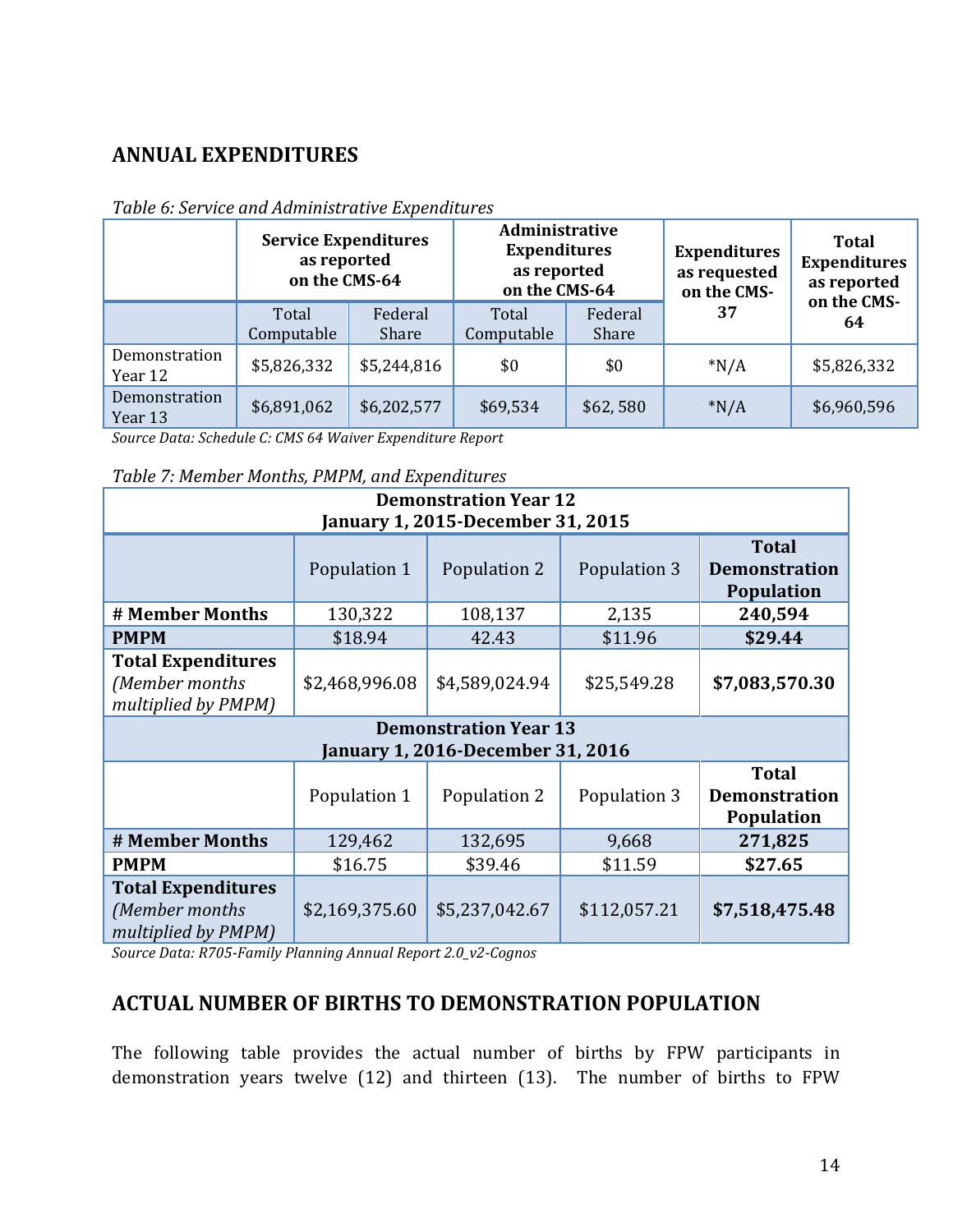demonstration participants increased by eight and four tenths (8.4%) in DY 13 compared to DY 12.

*Table 8: Births to FPW Participants*

|                              | # of Births to Demonstration Participants |
|------------------------------|-------------------------------------------|
| <b>Demonstration Year 12</b> | 2,235                                     |
| <b>Demonstration Year 13</b> | 2,422                                     |

 *Source Data: FPW Demonstration Survey Reports*

## **COST OF MEDICAID FUNDED BIRTHS**

The following table provides the average total of Medicaid expenditures for a Medicaid funded birth in demonstration years twelve (12) and thirteen (13). The cost of a birth includes the cost of prenatal care, labor and delivery, postnatal care and medical care for the first year of life. The number of Medicaid funded births increased by twenty-nine and three tenths (29.3%) in DY 13, increasing the costs of Medicaid funded births by forty and eight tenths (40.8%) compared to DY 12.

### *Table 9: Medicaid Funded Births*

|       | <b>Cost of Medicaid</b><br><b>Funded Births</b> | # of Medicaid Funded<br><b>Births</b> | <b>Average Cost of a Medicaid</b><br><b>Funded Birth</b> |
|-------|-------------------------------------------------|---------------------------------------|----------------------------------------------------------|
| DY 12 | \$285,483,730.81                                | 26,514                                | \$10,767.28                                              |
| DY 13 | \$401,899.890.87                                | 34,284                                | \$11,722.67                                              |

*Source Data: FPW Demonstration Survey Reports*

# **ACTIVITIES FOR NEXT YEAR**

*Activities for the next year include:* 

- Scheduling and conducting public forums for open comments and meaningful discussions regarding the progress of DOM Family Planning Waiver Demonstration;
- Continuous periodic quality assurance reviews of FPW providers;
- Continuous coordination of outreach activities with DOM and MSDH to bring awareness to eligible beneficiaries and providers; and
- Continuous interagency collaboration between DOM and MSDH.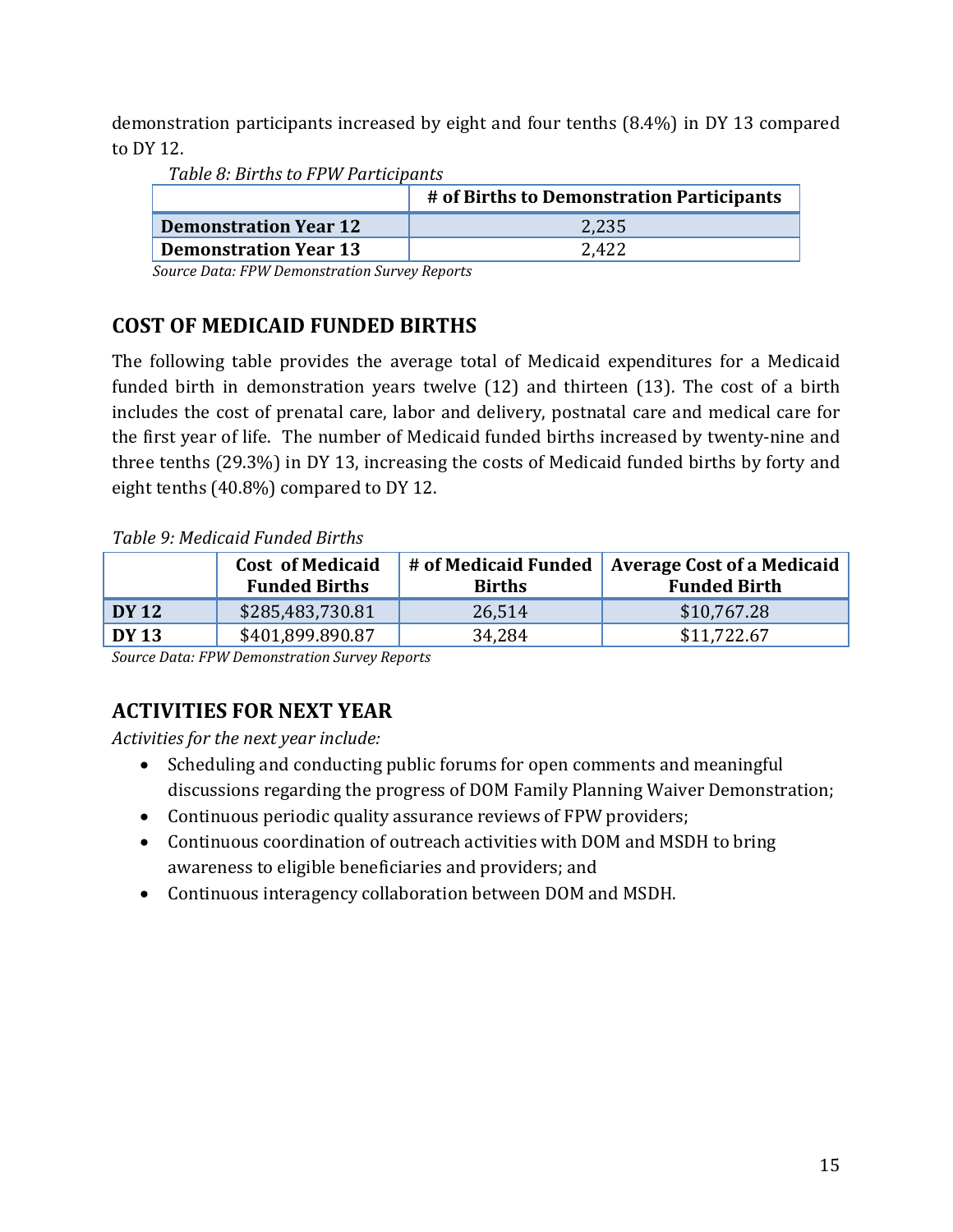## **CONTRACEPTIVE METHODS**

## *Table 10: Contraceptive Methods*

| <b>Mississippi Family Planning Demonstration - Contraceptive Methods</b> |                                                                |                                                          |             |  |  |
|--------------------------------------------------------------------------|----------------------------------------------------------------|----------------------------------------------------------|-------------|--|--|
| Demonstration Year 13 (01/01/2016-12/31/2016)                            |                                                                |                                                          |             |  |  |
| <b>Methods</b>                                                           | Number of<br><b>Contraceptives</b><br><b>Methods Dispensed</b> | <b>Number of Unique</b><br>Contraceptive<br><b>Users</b> | Data Source |  |  |
| Male Condom                                                              | $\cup$                                                         | $\overline{0}$                                           | Claims Data |  |  |
| <b>Female Condom</b>                                                     | $\theta$                                                       | $\mathbf{0}$                                             | Claims Data |  |  |
| Sponge                                                                   | N/A                                                            | N/A                                                      | N/A         |  |  |
| Diaphragm                                                                | $\theta$                                                       | $\boldsymbol{0}$                                         | Claims Data |  |  |
| Pill                                                                     | 20,357                                                         | 6,910                                                    | <b>POS</b>  |  |  |
| Patch                                                                    | 3,040                                                          | 998                                                      | <b>POS</b>  |  |  |
| Nuva-Ring                                                                | 1,413                                                          | 482                                                      | <b>POS</b>  |  |  |
| Injectable                                                               | 10,640                                                         | 5,077                                                    | <b>POS</b>  |  |  |
| Implant                                                                  | 1,166                                                          | 1,166                                                    | Claims Data |  |  |
| <b>IUD</b>                                                               | 348                                                            | 348                                                      | Claims Data |  |  |
| Emergency<br>Contraceptive                                               | N/A                                                            | N/A                                                      | N/A         |  |  |
| <b>Tubal Ligation</b>                                                    | 351                                                            | 351                                                      | Claims Data |  |  |
| Vasectomy                                                                | 22                                                             | 22                                                       | Claims Data |  |  |

*Source Data: Cognos Report Drug Utilization by Dates of Service and Plan ID (Jan 1, 2016 – Dec 31, 2016)*